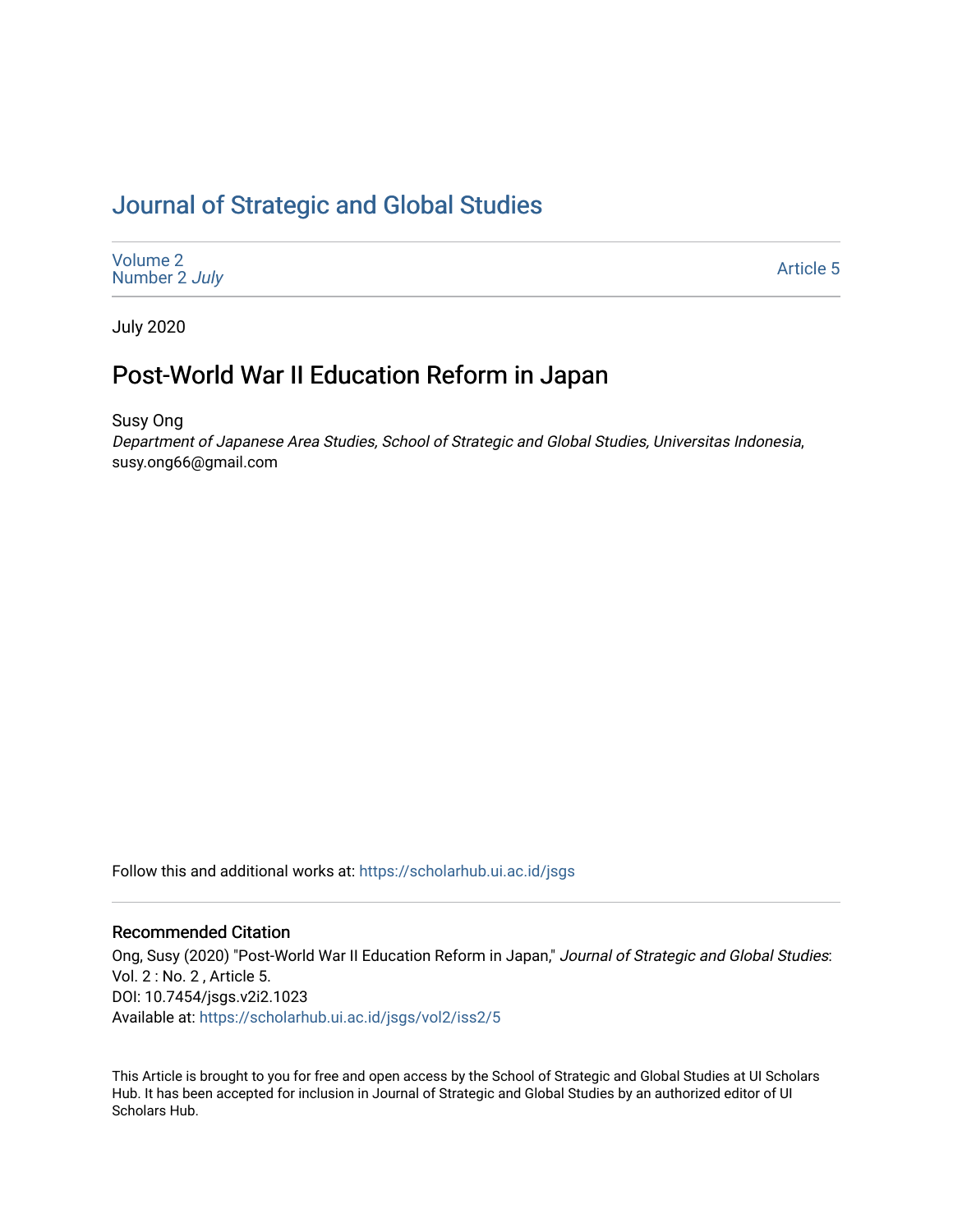## **Post-World War II Education Reform in Japan**

## **Susy Ong**

Department of Japanese Area Studies, School of Strategic and Global Studies, Universitas Indonesia susy.ong66@gmail.com

#### **ABSTRACT**

The rise of Japan after the defeat in World War II became the center of world admiration, including us in Indonesia. Human resources development through education has become the main key to the success of Japan. This certainly can be a reference for us in formulating human resources development policies in the future. We often feel amazed at the seriousness of the Japanese government in dealing with education problems. However, we also tend to ignore various facts related to it. For example, after the defeat of the war, Japanese academics and bureaucrats immediately conducted introspection and research to find out the cause of the defeat. From the results of this research, it was concluded that there were fatal errors in education policies and philosophies so far; departing from this understanding, a significant revision of the education law was immediately carried out. In other words, the Japanese government not only pays attention to education but they also completely overhaul educational policies. Japan lost the war against the United States. Consequently, for the following 7 years, 1945-1952, Japan was occupied by the United States of America, who had ordered Japan to change all policies, including educational policies. In this paper, we will look at what changes in the philosophical foundation and policy changes, as well as how the discussion process until the formulation and enactment of several new education laws, and what criticisms and expectations are implied in the education law.

*Keywords:* Post-war introspection, Education advisory team from the United States, Education law reform, Nanbara Shigeru, Johann Gottlieb Fichte, Citizenship and social responsibility.

### **1. The Academics' Reaction to the Defeat of War**

On August 15, 1945, Emperor Hirohito on the radio announced that the Japanese government officially accepted the Allied demands contained in the Potsdam Declaration. The Potsdam Declaration is a joint declaration issued on July 26, 1945, in Potsdam, Germany, by the Allied leaders: President Harry S. Truman (United States), Prime Minister Winston Churchill (United Kingdom) and President Chiang Kai-Shek (Republic of China), which calls for Japan to surrender and relinquish all her colonies. Japan's acceptance of the terms in Potsdam Declaration meant that Japan officially surrendered to the Allied Forces<sup>1</sup>.

The next day, August 16th, the cabinet under the leadership of the navy admiral resigned. On the 17th, a new cabinet under the leadership of the civil prime minister was installed.

<sup>1</sup>According to the Japanese constitution which prevailed until 1945, the emperor was authorized to declare the start and end of the war. On December 8, 1941, soon after the Japanese military invaded Pearl Harbor, the American military base in the Pacific Ocean, Emperor Hirohito officially announced that Japan had begun war with the American, British, Chinese, and Dutch coalition camps.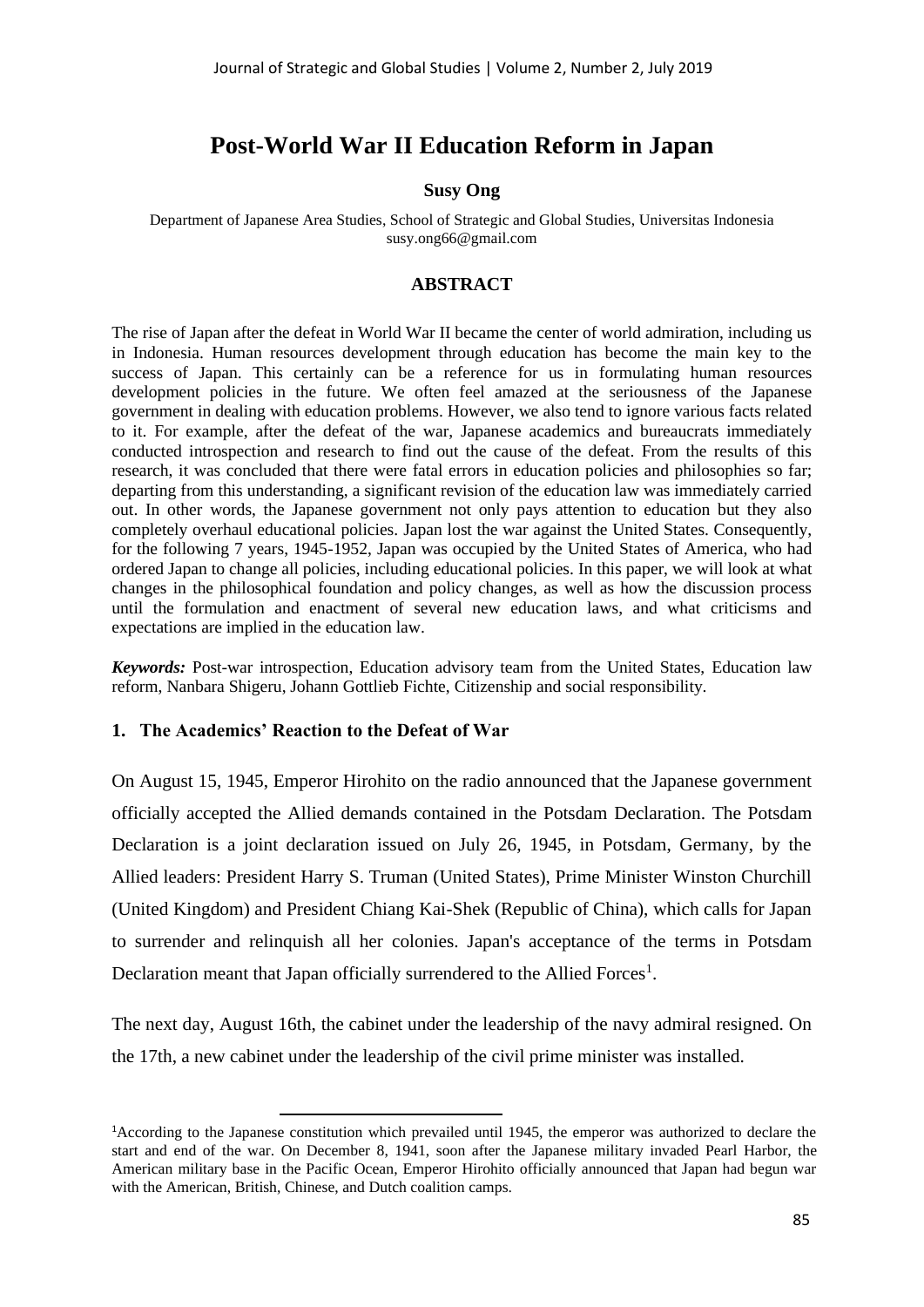Although the defeat had been predicted by many parties, still the radio broadcast made many parties astonished. The bureaucrats and academics immediately began to form working groups to discuss the causes of the defeat of the war and concluded that Japan lost to America because Japanese education failed so that the quality of Japanese human resources was worse than American human resources.

On September 15, 1945, which is exactly one month after the announcement of the defeat of the war, the Japanese government through the minister of education issued the 'Education Policy Guidelines for the Development of New Japan,' which contained 11 work guidelines:

- 1. Education aims to broaden insights and knowledge, improve the ability to think scientifically, foster a spirit of peace-loving, and improve people's morality.
- 2. Erasing all subjects related to the military; all teaching and research must be focused on peaceful purposes.
- 3. Revised the textbooks so that the contents are in accordance with the new education policy.
- 4. The Ministry of Education organized a re-education program for teachers, to understand the new education policy.
- 5. Giving special learning opportunities for students who had been deployed to the battlefield or to the factory, which forced them to drop out of school.
- 6. Scientific education aimed to train the ability to think scientifically and not just to pursue temporary interests.
- 7. To foster high morality and broad-minded people, it was necessary to increase education outside of school for adults and workers, through public facilities such as public libraries and museums, as well as utilizing media such as painting exhibitions, theater shows, publishing popular science books, etc.
- 8. Facilitating the formation of local youth groups, as a forum for communication and fostering social solidarity.
- 9. Sought interfaith cooperation to foster friendship and world peace.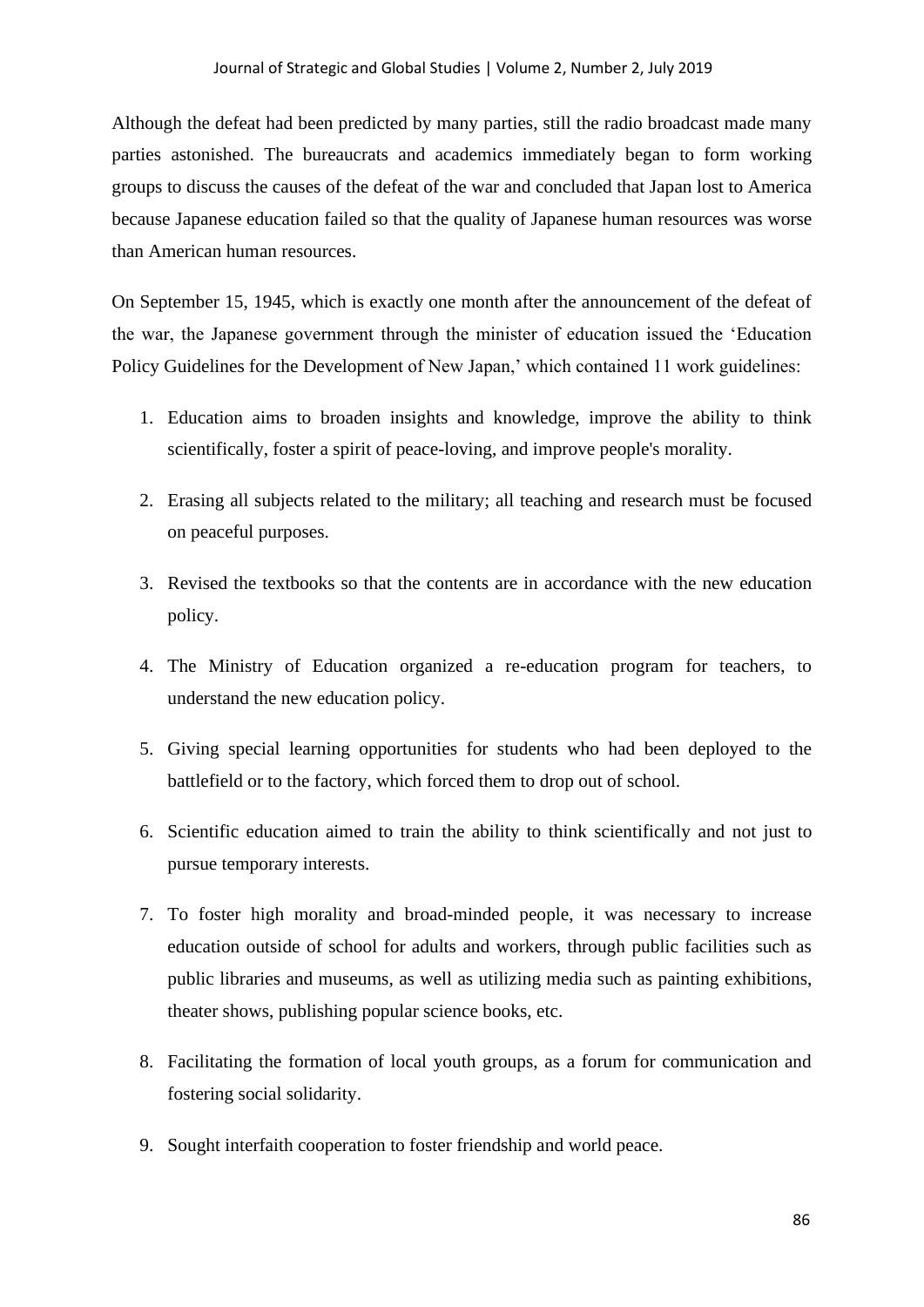- 10. Facilitating sports competition events to improve physical and spiritual health, as well as fostering the spirit of fair play and friendship among the nation's children and between the people of Japan and other citizens.
- 11. Restructuring the ministry of education to form the directorate of sports and directorate of scientific education. (「新日本建設ノ教育方針(昭和二十年九月十 五日)」)

It is necessary to know that the Allied's occupation of Japan (SCAP: Supreme Command of Allied Powers) officially began on September 12. After that, on October 22, SCAP issued instructions to the Japanese government regarding the revision of the education system (Dower, 1999). In other words, the Guidelines issued by the Japanese government on September 15 were purely the result of discussions and agreements by bureaucrats and academics on education issues in Japan.

The 11 points above also reflected the concerns of academics and bureaucrats about the Japanese social conditions towards the end of the war: people tend to be apathetic, selfish, stupid, involved in criminal activities, and refrained, so they do not try to improve the quality of life. The momentum of the end of the war was used as a starting point to change the lifestyle and mentality of the community through education.

#### **2. The United States Education Mission to Japan, 1946**

On August 6 and 9, 1945, the cities of Hiroshima and Nagasaki were bombed by the US military. On the 10th, the Japanese government telegraphed to the US government, declaring that they were willing to accept the appeal in the Potsdam Declaration. On the 11th, US foreign minister James F. Byrnes, on behalf of the governments of the United States, Britain, the Soviet Union, and the Republic of China, sent a telegram to the Japanese government, stating that if Japan surrendered unconditionally as appeals to the Potsdam Declaration, the Allied will give the Japanese people the power to determine the form of government in the future. Responding to the statement from the Allied, the Japanese leaders compiled the text of the declaration of war ended; The text was compiled on the 14th and was announced by Emperor Hirohito to all the people of Japan (appeal to lay down weapons) through radio broadcasts.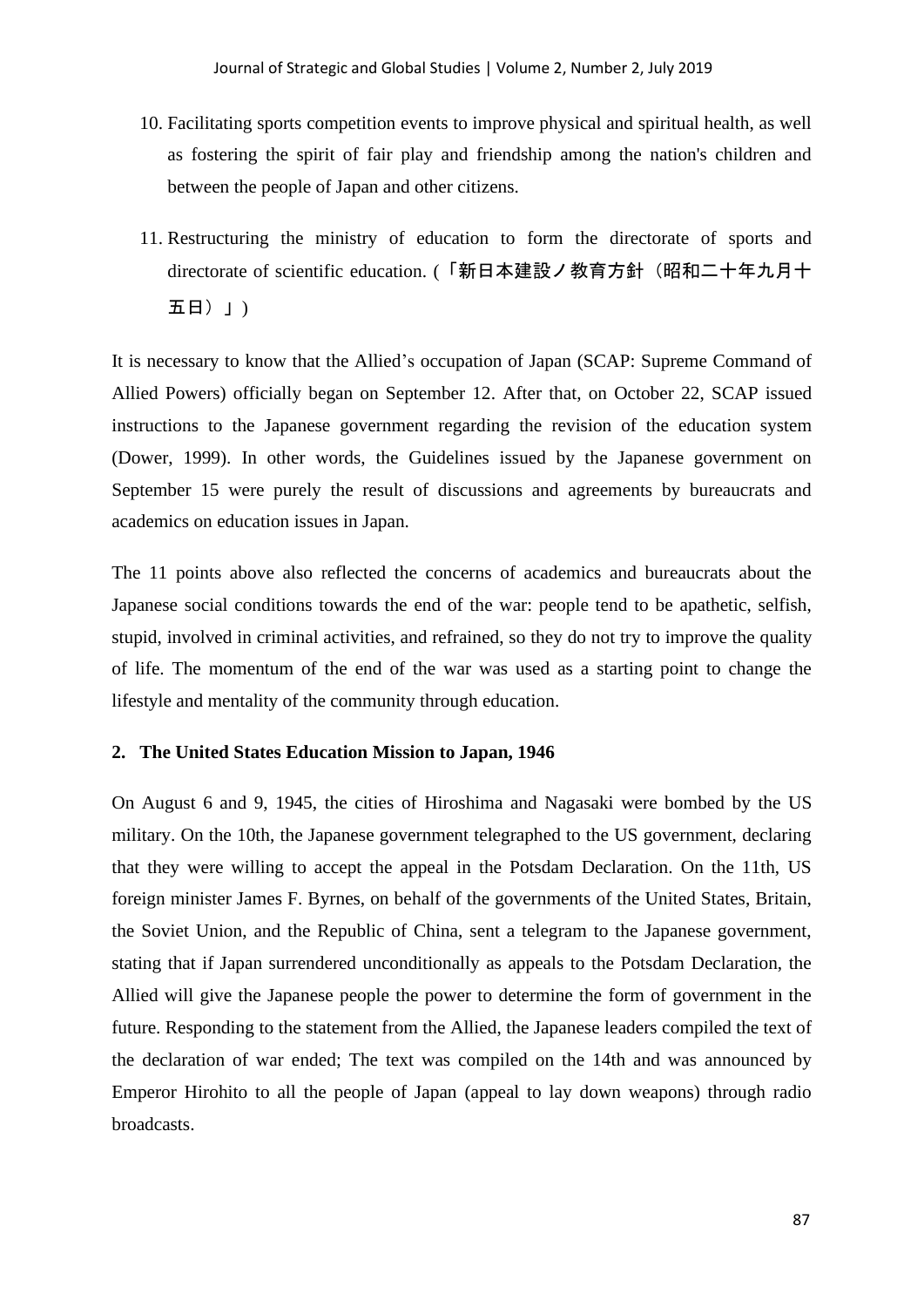With the official announcement of the defeat of the war, all pro-war civilian and military officials resigned, replaced by anti-war leaders. They worked with SCAP civil officials to make significant changes to several policies in Japan, including education policies.

Anticipating the start of the Allied occupation in Japan, on August 26, the Japanese government established the Central Liaison Office (in Japanese: Shuusen Renraku Chuuou Jimukyoku), as a coordinating body to accommodate instructions from SCAP and forward them to the Japanese executives.

On September 2, aboard the Missouri warship anchored in Tokyo Bay, Japan's foreign minister, Shigemitsu Mamoru, on behalf of the Japanese government signed a document declaring Japan's defeat. On the 12th, the Allied occupation (SCAP) under the leadership of General MacArthur officially began, with the main agenda being the demilitarization and democratization of Japan.

SCAP considered that Japan started the Asia Pacific War because the military was supported by the people. Popular support for the military is the result of educating people to blindly obey their leaders, without logical reasoning. In other words, Japanese militarism is characterized by fanatics and radicals. In this case, fanatics because they believed that Japan is the most superior nation in the world (ultra-nationalistic), and radical because they were determined to commit suicide. Therefore, demilitarization (=deradicalisation) was started with a total overhaul of education systems and materials.

On October 22, through the Central Liaison Office, SCAP delivered instructions regarding the Japanese education system:

- 1. Prohibiting the spread of ideology and military education and ultra-nationalism.
- 2. Instilling understanding of peace and human rights, such as freedom of association and opinion.
- 3. Evaluated all teachers and officials in educational institutions based on the above principles. Then, they decided which personnel that had to be retained, fired, returned to their original positions (for personnel who have previously been fired), appointed, re-educated, or transferred.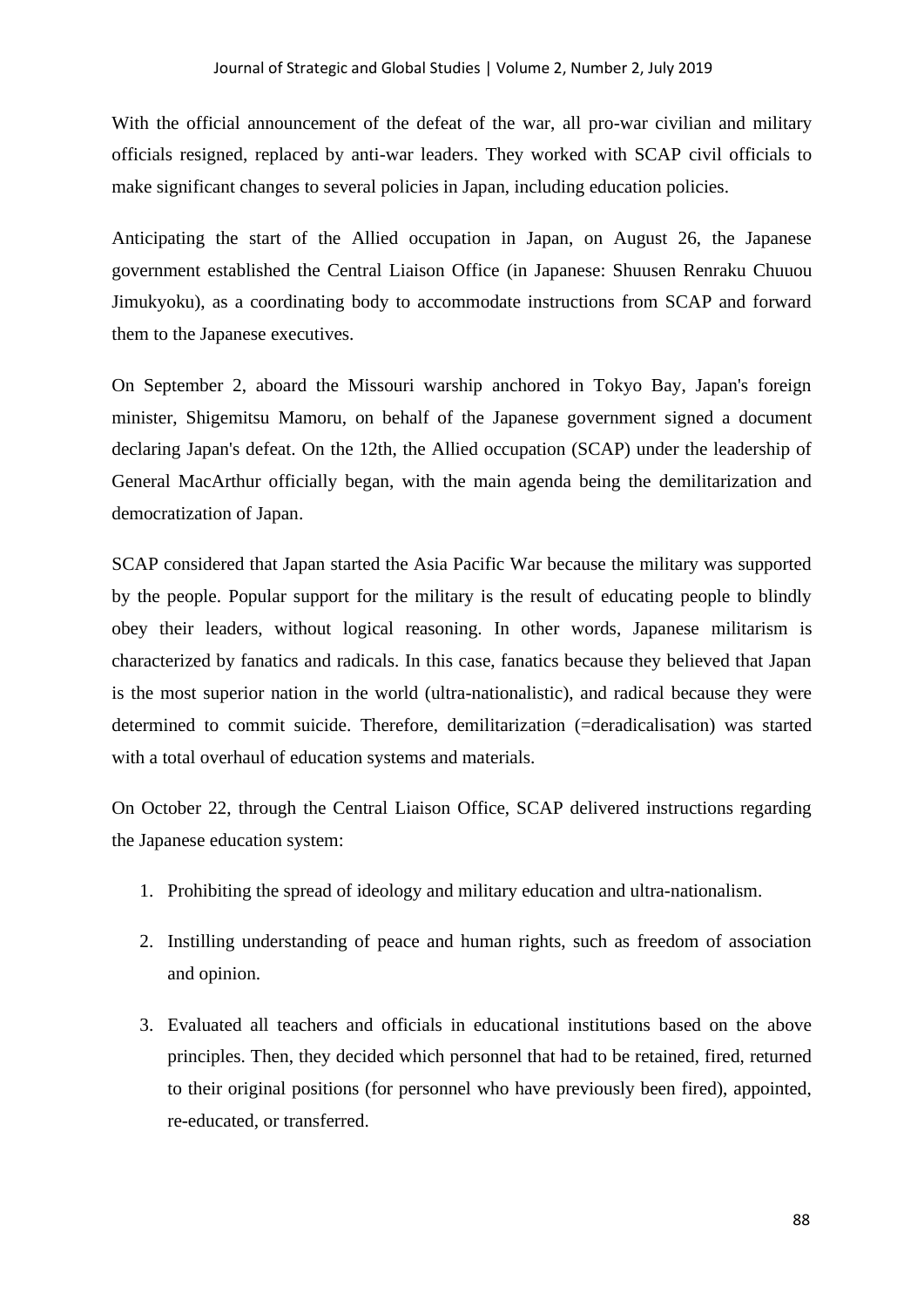- 4. Encouraging students, teachers, and officials in educational institutions to logically criticize teaching materials, as well as discussing topics of political, social, and religious freedom.
- 5. Disseminating information about the role of military leaders who have started wars and afflicted the lives of many people.
- 6. Immediately published new textbooks and new teaching manuals for teachers, aimed at educating peaceful and socially responsible aspiring citizens (「連合国軍の教育 改革指令 日本教育制度ニ対スル管理政策」(SCAP Education Reform Directives Policies on Japan's Educational System.

Furthermore, on the 30th, SCAP reissued instructions implicitly addressed to the Japanese Ministry of Education, to accelerate the evaluation and execution of teachers and officials of educational institutions.

On December 31, SCAP issued instructions relating to the termination of moral education, Japanese history, and Japanese geography. Because, in Japan during the war era, moral education subjects taught that the people must obey, even they must be willing to die for the emperor; historical subjects contained the myth that Japan is a land of gods; geography subjects contained propaganda material that Japan is the leader of Asia, so it is legal for Japan to rule over the entire Asian region.

In the early 1946, one of the directorates under SCAP, namely the CIE (Civil Information and Education Section) considered it necessary to formulate an integrated education policy for Japan (土持ゲーリー). For this reason, in March, the CIE brought in an American education advisory team. For the American team to work effectively, the education minister had previously appointed and formed the Japan Board of Education Experts, who would act as partners for their American counterparts.

In early March 1946, the United States Education Mission to Japan team arrived in Japan. The team consists of 27 people, led by George D. Stoddard, director of the education directorate of New York (Baltz, 1965). While their partners in Japan, the Board of Education Experts, consisted of 29 people, chaired by Nanbara Shigeru, rector of the University of Tokyo (regarding Nanbara's educational philosophy, will be discussed in the following section).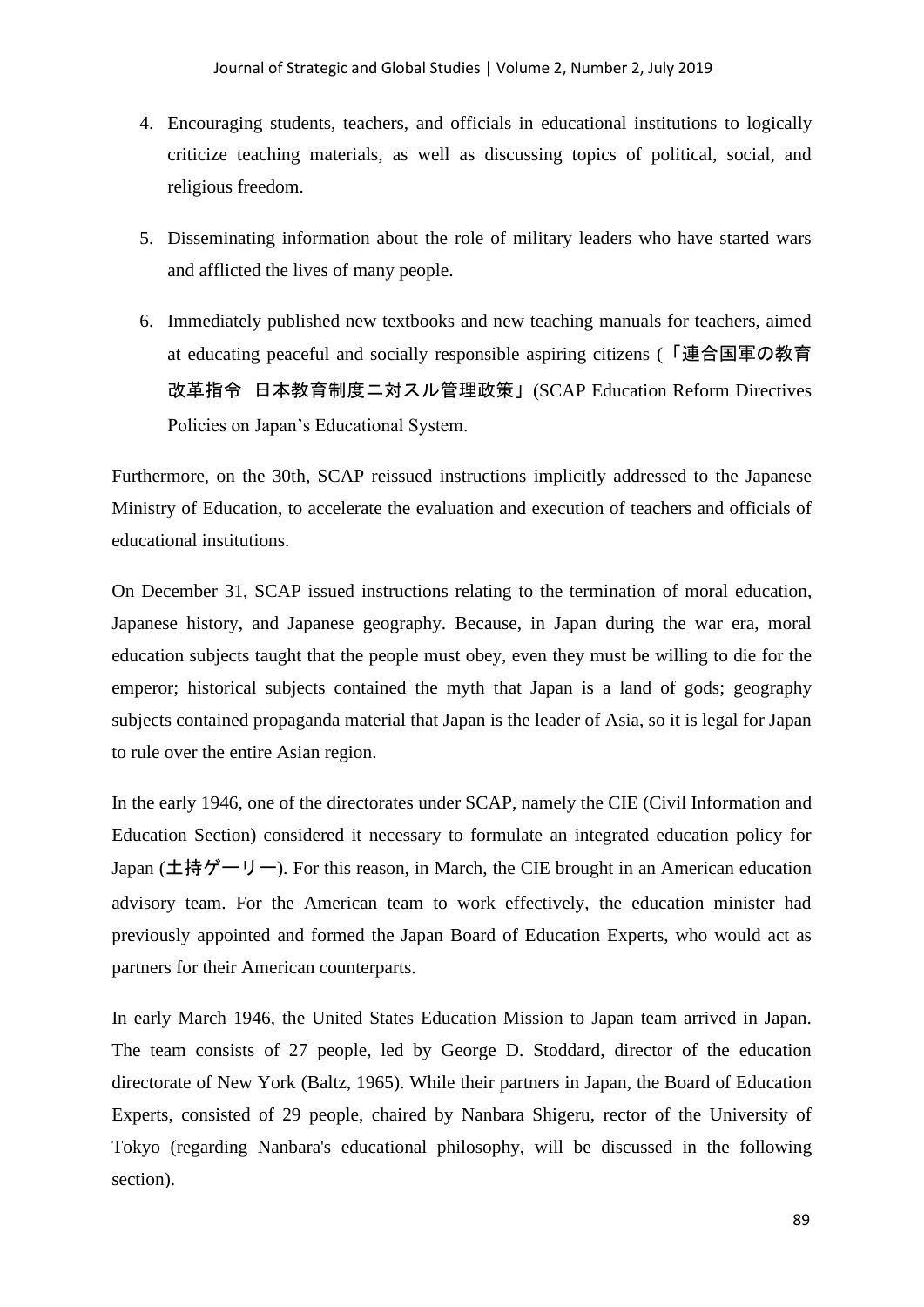For 1 month, the American Education Mission team visited educational institutions in Japan and held discussions with the Japan Board of Education Experts. At the end of March, the American Education Mission team submitted a report recommending Japan's education policy reforms, to SCAP.

The report first concluded that SCAP was expected not to be too enthusiastic about eradicating militarism and radicalism in Japanese education; let the Japanese themselves rebuild their education system with elements of local culture; it was enough for SCAP to just support Japanese efforts.

Furthermore, the report contained several recommendations related to the revision of the education system:

- 1. The Japanese education system was too centralized and dictated by the central bureaucrats so that teachers could not develop teaching materials according to local conditions and needs, and consequently, the teaching and learning process became less effective. Therefore, it was necessary to decentralize the education system, so that regional governments and teachers could innovate in improving the effectiveness of learning.
- 2. Involving local communities in the discussion of the education curriculum.
- 3. The subject of moral education, which previously contained material to teach absolute obedience to the authorities, had to be changed into content that taught social attitudes that reflected equality, a spirit of cooperation based on democratic principles, and a spirit of upholding science and skills in life daily.
- 4. For the subjects of Japanese history, facts and myths would be distinguished; for geography subjects, the material would be added about the geography of each region.
- 5. The need to build facilities for sports, health, and entertainment in schools and universities.
- 6. Providing professional training to all schools.
- 7. Transformed the education system that prioritizes memorization of death, uniformity of teaching materials and the imposition of compliance; provided training so that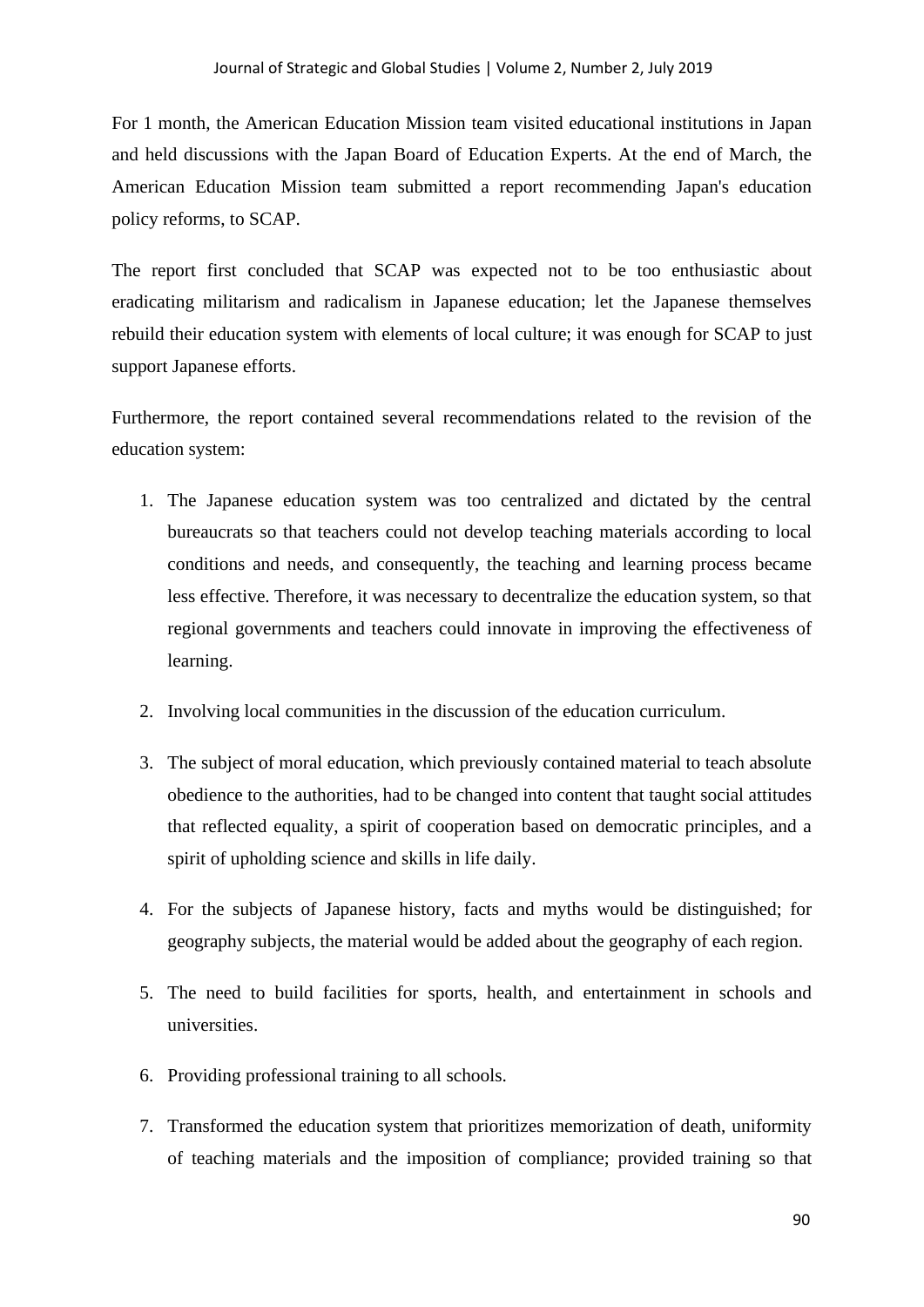students were able to think and make their own decisions, understand their rights and obligations as citizens in a democratic country.

- 8. For this reason, a re-education program should be held for teachers, to have broad insights and in-depth knowledge.
- 9. An immediate need to socialize the meaning of democracy and awareness of the rights and obligations as citizens; and for that, it was necessary to improve education outside the school through public libraries, museums, and the implementation of public lectures for the community. Science and information should no longer be the monopoly of a handful of elites but must be disseminated to all levels of society (米国 教育使節団報告書(要旨) (昭和二十一年三月三十一日).

If we compare the recommendations of the American team (March 1946) with the Guidelines announced by the Japanese ministry on 15 September 1945, there is a common perception of the direction of education policy reform. This shows the similarity of perception between the Japanese government after the defeat of the war with the United States government, namely that the war occurred because the Japanese people have been misled by the wrong educational system and material. Therefore, to avoid the war in the future, the education systems and materials must be changed in such a way. Hence, people will become knowledgeable and able to think critically.

#### **3. Post-War Reconstruction Begins with The New Education Law**

After the team returned to the US at the end of March 1946, the Board of Education Specialists was dissolved. In August, the Japanese education ministry formed the Education Reform Council (Kyouiku Sasshin Iinkai; hereinafter abbreviated as ERC), which was tasked with drafting education-related laws, based on recommendations from the American Educational Mission team. Former Education Board Expert members were again asked to join the ERC. The position of chairperson of the ERC was held by the minister of education, while the deputy chairperson was held by Nanbara Shigeru (金井徹, 2011)

Once established, the ERC immediately worked to formulate recommendations for the drafting of the education law. 3 months later, in November 1946, the ERC submitted a recommendation I to the government, regarding future educational goals, as well as the need to publish the Basic Education Law (the Act that became the basis for other education laws).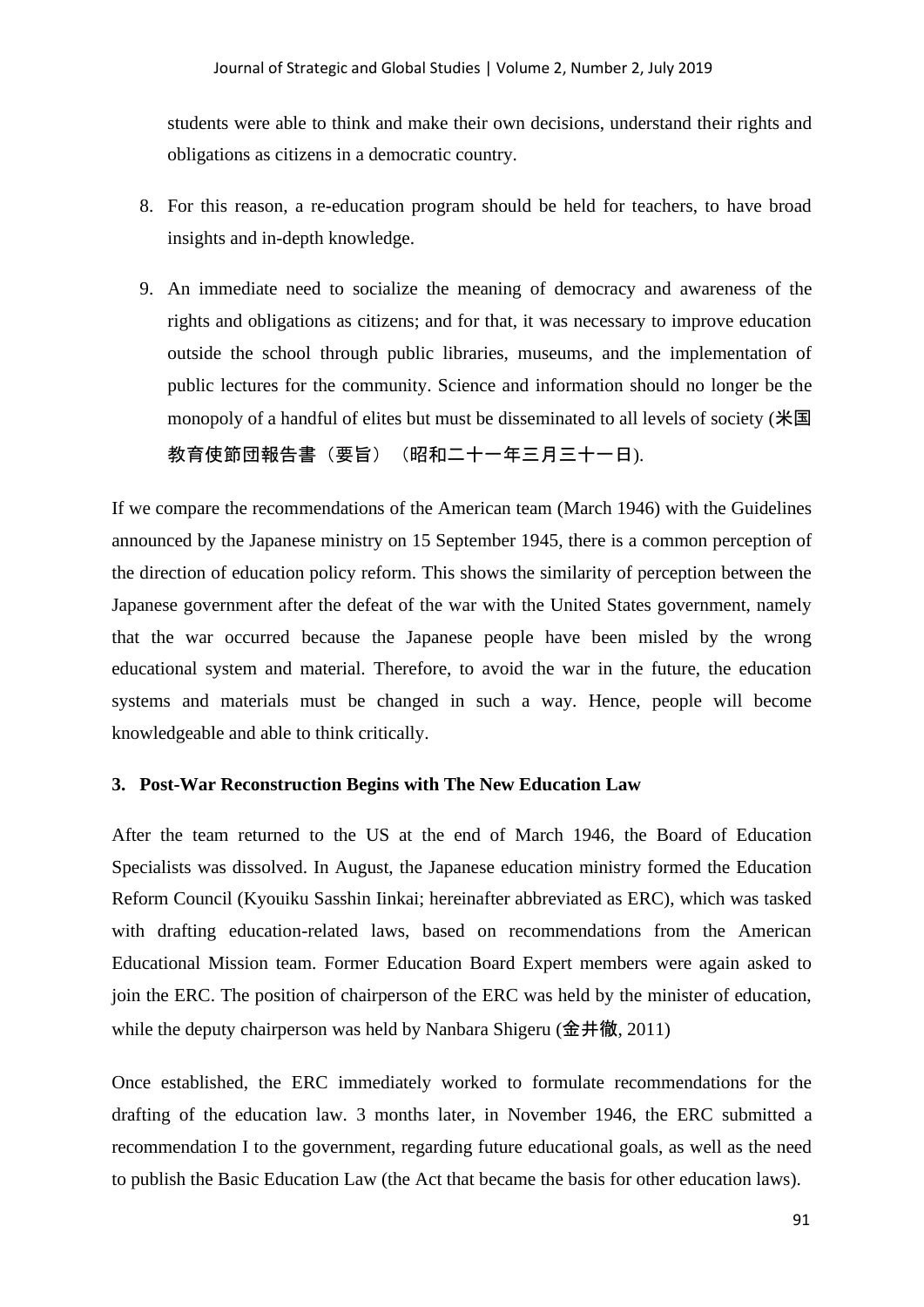In recommendation I, it was mentioned that:

- 1. The purpose of education is to develop student personality; building democratic and peace-loving citizenship, upholding truth and justice, respecting the dignity of others, upholding a diligent attitude of work and tolerance; and fostering healthy citizens both physically and spiritually.
- 2. Education should not only be limited by time and space (educational institutions and study periods). Therefore, every citizen must be directed, so they can learn on their initiative, anytime, and anywhere. The purpose of education is to develop individuals who continue to learn and work together, so they can create and develop new cultures.
- 3. In the Education Law, the following must be stated:

That education in Japan has been far from adequate because it emphasizes formality and imposes uniformity.

That the success of future Japanese development based on a new constitution<sup>2</sup> will depend on the direction of the new education policy.

- 4. In the Education Law, the following must be clearly stated:
	- All citizens have the same opportunity to obtain an education.
	- Compulsory education.
	- Education for girls
	- Non-formal education.
	- Political education.
	- Religious education.
	- Types of Schools.
	- Teacher rules.
	- Education Administration.

<sup>&</sup>lt;sup>2</sup> After the defeat of the war, the Japanese constitution was declared null and void. The new constitution stated that the emperor is a symbol of the state and sovereignty is in the hands of the people. As a statement that the Japanese people love peace, Japan would not have an armed force and Japan would not engage in war with any country, ratified on November 3, 1946, and valid since May 3, 1947.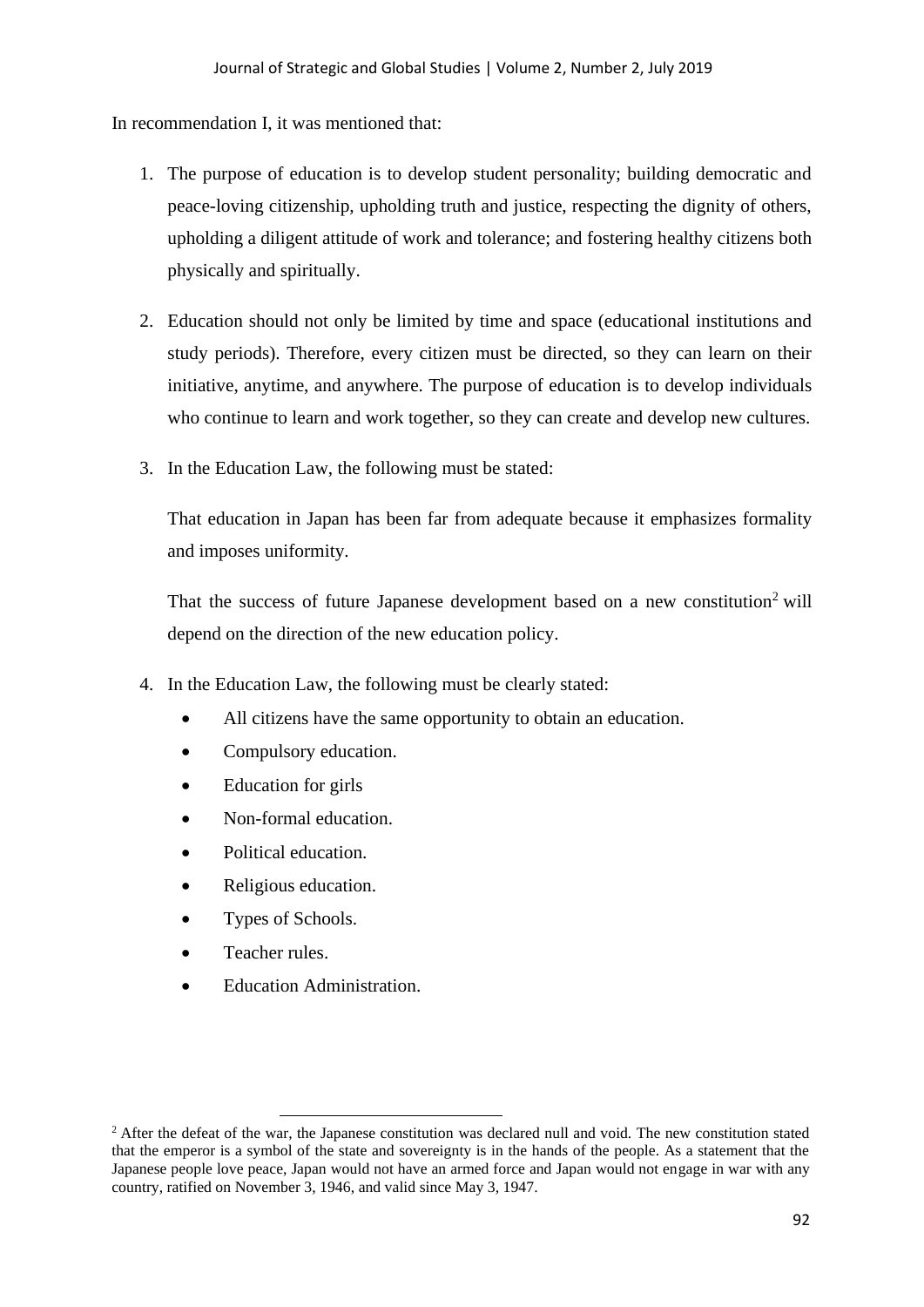5. That the ministry of education will draw up the Education Law, which contains the above points (「教育刷新委員会建議(昭和 21 年 11 月 29 日第 13 回総会採択 同年 12 月 27 日建議)」).

Furthermore, in a recommendation on December 27, 1946, proposals were submitted regarding education administration which had to be revised, namely:

- 1. It is necessary to change the educational administration system, because it is too bureaucratic, imposes uniformity, and prioritizes formality.
- 2. Schools need to respect reasonable proposals from the community regarding education.
- 3. Schools and teachers must be given the authority to carry out education following their respective conditions, and the decentralization of the education bureaucracy.
- 4. The need for closer communication and cooperation among teachers, school education practitioners, and non-formal education practitioners.
- 5. Research and surveys related to education must be improved.
- 6. The need for financial reform for education funding.

Based on the points of recommendations from the ERC, the ministry of education developed and ratified the Education Law (passed on March 31, 1947). Furthermore, based on the principles contained in this Act, the Law on Formal Education was ratified (passed on the same date) and the Law on Non-Formal Education (ratified on June 10, 1949).

In the Education Law, it was stated that 'the purpose of education is to foster citizens who are physically and mentally healthy, and have a proper character as peaceful and democratic members of society and countries.' To achieve these goals, students had to 'expand knowledge and insight, train to always seek the truth, be sensitive and noble, and try to always be in good health; independent and creative, upholding the value of work; take responsibility and be fair, uphold gender equality, be able to work with others, be socially motivated, be proactive in contributing to society; respect all living things, contribute to environmental preservation; be patriotic people who want to respect other countries' cultures, proactively contribute to world peace and progress.'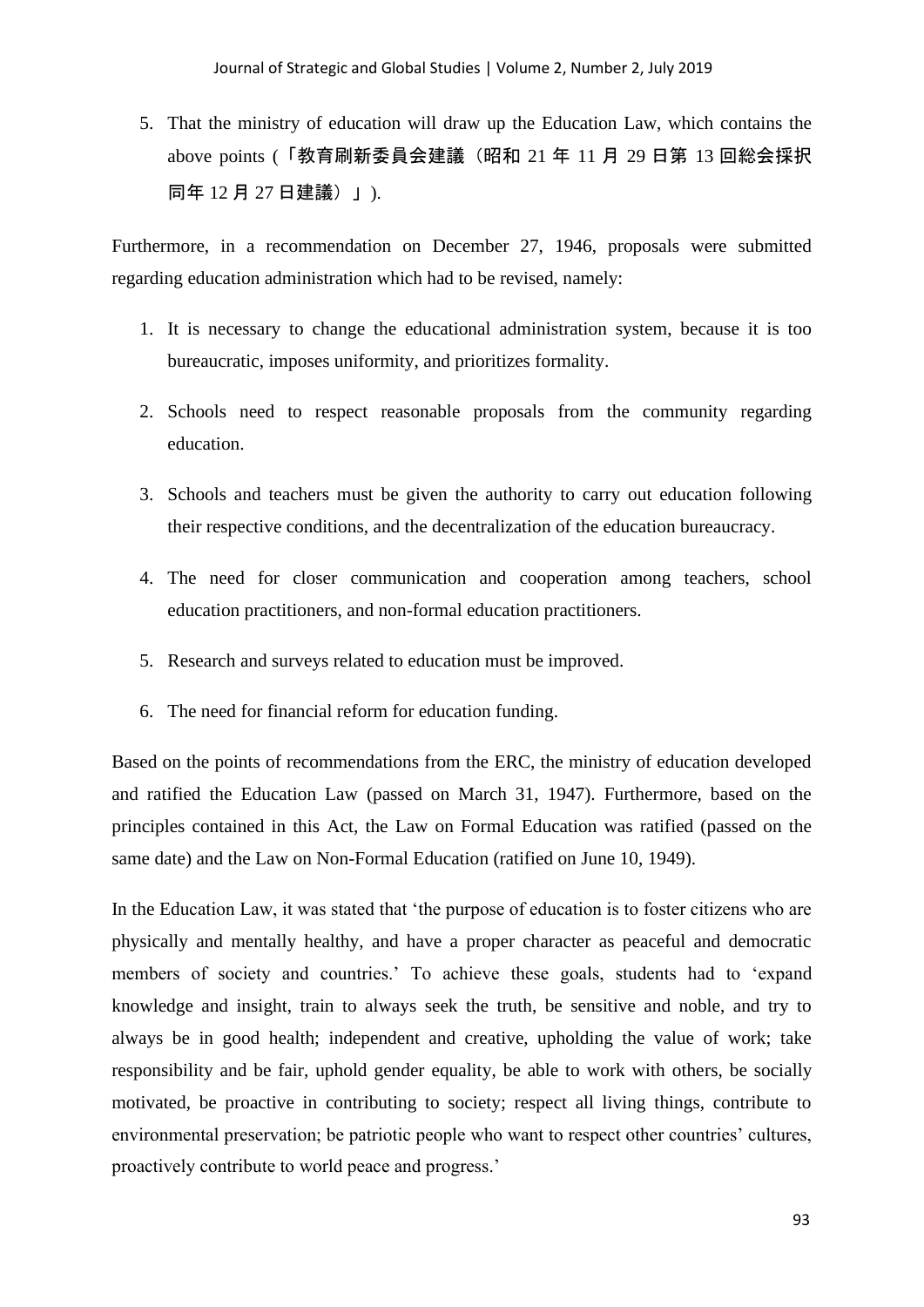In the Formal Education Law, it was stated that the purpose of education is to equip students with the competence to live a social life and be independent in their daily lives, including work and economy.

Whereas in the Non-Formal Education Law, it was regulated that each regional government is obliged to form an Out-of-School Education Board, to build and manage public out-ofschool education facilities, such as public libraries, museums, and youth centers, hold discussion events, public lectures, exhibitions and so on. The aim was to socialize popular knowledge, provide professional skills training to the local community, and organize music performances, painting exhibitions, and so on.

During the American occupation, the slogan "forced" by the Americans to the Japanese was "democracy". However, in the articles of the Education Law that were passed during the American occupation, the emphasis was on "upholding the truth and scientific principles" and "hard-working". In the following, we will see what the rationale is on the drafter of the Act, focusing on Nanbara Shigeru, the deputy chairman (and later chairman) of the ERC.

### **4. Nanbara Shigeru and The Education for National Character Formation**

The most influential Japanese figure in the process of discussing and drafting the post-war Education Law, was Nanbara Shigeru, chancellor of the University of Tokyo who was also served as the chair of the Council of Educational Experts (as a partner for the American Educational Mission team) and the deputy chairman (since November 1947: the chairman) of ERC.

Nanbara was born in 1889 to a poor family in Kagawa, southern Japan (Barshay, 1988). Through hard working and financial support of his relatives, he managed to continue his studies at a high school in Tokyo, and then at the Faculty of Law at the Imperial University of Tokyo, the most prestigious educational institution in Japan at that time.

While studying in high school, he was influenced by his school principal, Nitobe Inazo, a Christian figure and author of BUSHIDO, who was very well known at that time in Europe and America (阿久戸義愛,2014). During college, Nanbara joined the Bible study club under the spiritual guidance of Uchimura Kanzo (深谷潤, 2014), and converted to Christianity. As a Uchimura follower, Nanbara always held to the principle that Japanese Christians must have faith as well as of patriotism.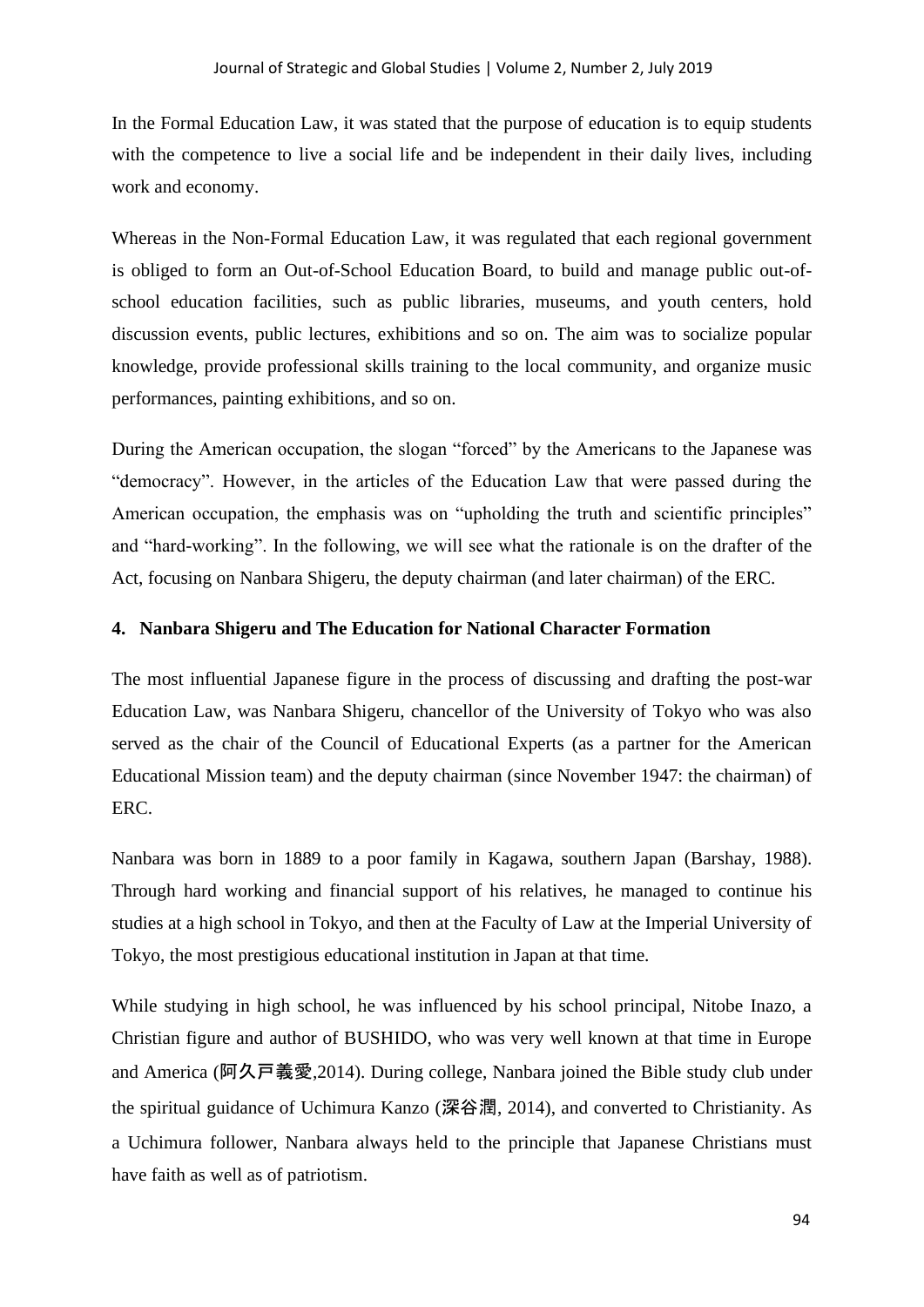After graduating in 1914, Nanbara worked for the ministry of interior. In 1921, he decided to return to campus; after the opportunity to study in England and Germany, he began teaching politics in his alma mater.

Since becoming an academic, Nanbara focused on researching the thinking of the German philosopher, Johann Gottlieb Fichte (1762-1814), who worked in the early 19th century, the glory of Napoleon and Germany<sup>3</sup> was occupied (colonized) by France. Fichte had to face the fact that militarily, his country was occupied by French troops so that the people became apathetic and frustrated. In 1807-1808, Fichte gave a public lecture at an academy in Berlin, on ideas for rebuilding Germany. The material from 14 public lectures was then published under the title "Reden an die deutsche Nation" (Messages to the German Nation). The essence of the Fichte argument in the book is that Germany can rise from adversity (colonized and despicable conditions) only through appropriate education. They are:

- 1. Education must be egalitarian, not elitist, not feudal; not only for certain classes; national education must be available for all.
- 2. Education for male and female students must be the same, must not be distinguished.
- 3. Education must be compulsory, may not be left to the wishes of students.
- 4. To instill a spirit of nationalism, education must be given in German.
- 5. The teaching of science must be accompanied by skills training (Fichte, 1808)
- 6. Schools must be institutions where students are allowed to practice in society

Fichte criticized the German bourgeoisie who glorified democracy and civil liberties. He insisted that citizens should be obliged to learn and gain skills, work to earn a decent livelihood, and contribute to the progress of society and the country.

About 100 years later, in 1918, Germany again lost the war, this time in World War I. To encourage the German youth in despair after the defeat, Fichte's idea of education was revived in the postwar Germany.

 $3$  The German state that we know today, was born in 1871 when 26 small German-speaking states declared to unite to form a German empire. At the time of the Napoleonic Wars in the early 19th century, there were around 300 small German-speaking countries.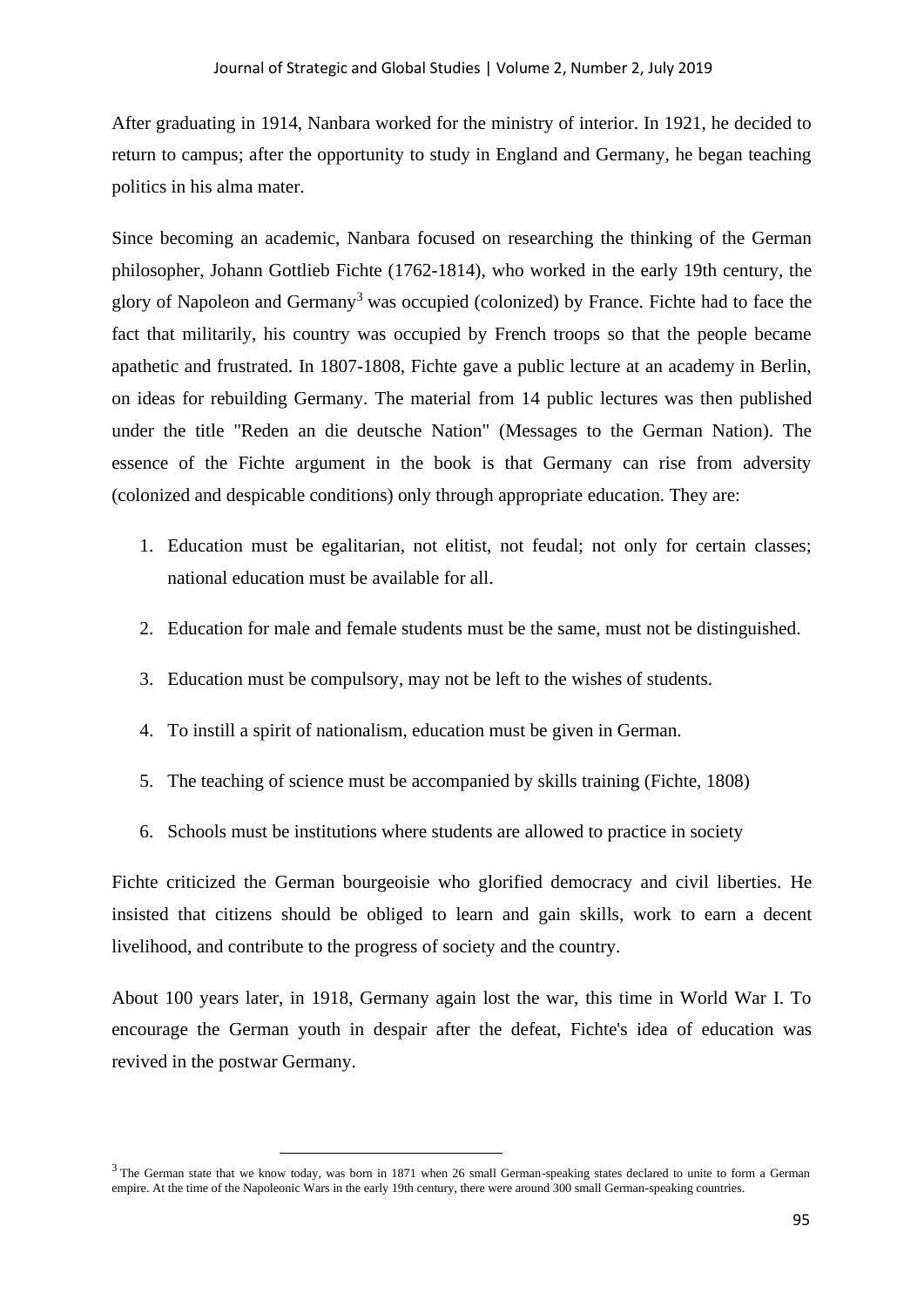Nanbara continued his studies in Germany in the 1920s, witnessed Germany's national revival after the devastating defeat, and realized the importance of 'national education' to instill a spirit of patriotism and uphold the value of work, as the nation's main effort to rise from adversity.

In the Education Law, the influence of Fichte is clear. This also proves that education reform in Japan after the defeat of the war carried out at the initiative of the Japanese themselves, and minimal interference from the American side. The dichotomy of 'democracy' or 'individual freedom' in American vs 'authoritarian system' or 'obedience' in Japanese style, does not apply. At Nanbara's initiative, the 'Spirit' for post-war education policy was taken from Fichte (Germany), due to the similarity of national conditions and agendas between Germany in 1808 and 1918 and Japan in 1945, namely the conditions of losing the war and the national reconstruction agenda.

## **5. Conclusion**

Educational policy reform was a major factor in the success of Japan's reconstruction after the defeat of the war in 1945. This reform was based on the awareness that Japan lost the war because the quality of human resources was far worse than the United States of America, and the poor quality of Japanese human resources was due to erroneous education policies.

The poor quality of Japanese human resources marked by the lack of mastery of technology and the ability to think scientifically (=logical), as well as educational patterns that kill the initiative and a sense of social responsibility. Therefore, the education policy had to be changed, emphasizing the importance of educating students to be knowledgeable and broadminded and to equip students with concrete skills.

The discussion and ratification of the new Education Law were carried out during the American occupation era. However, the contents of the Education Law reflected precisely the understanding and expectations of the Japanese government, which were to rebuild the country of Japan through education, to produce knowledgeable citizens with working skills so that they could live well; because social responsibility and nationalism can grow properly if the people live prosperously.

Besides, the Japanese government could formulate and pass the Education Law in a short time because they did not need to research from scratch, but rather took an example of